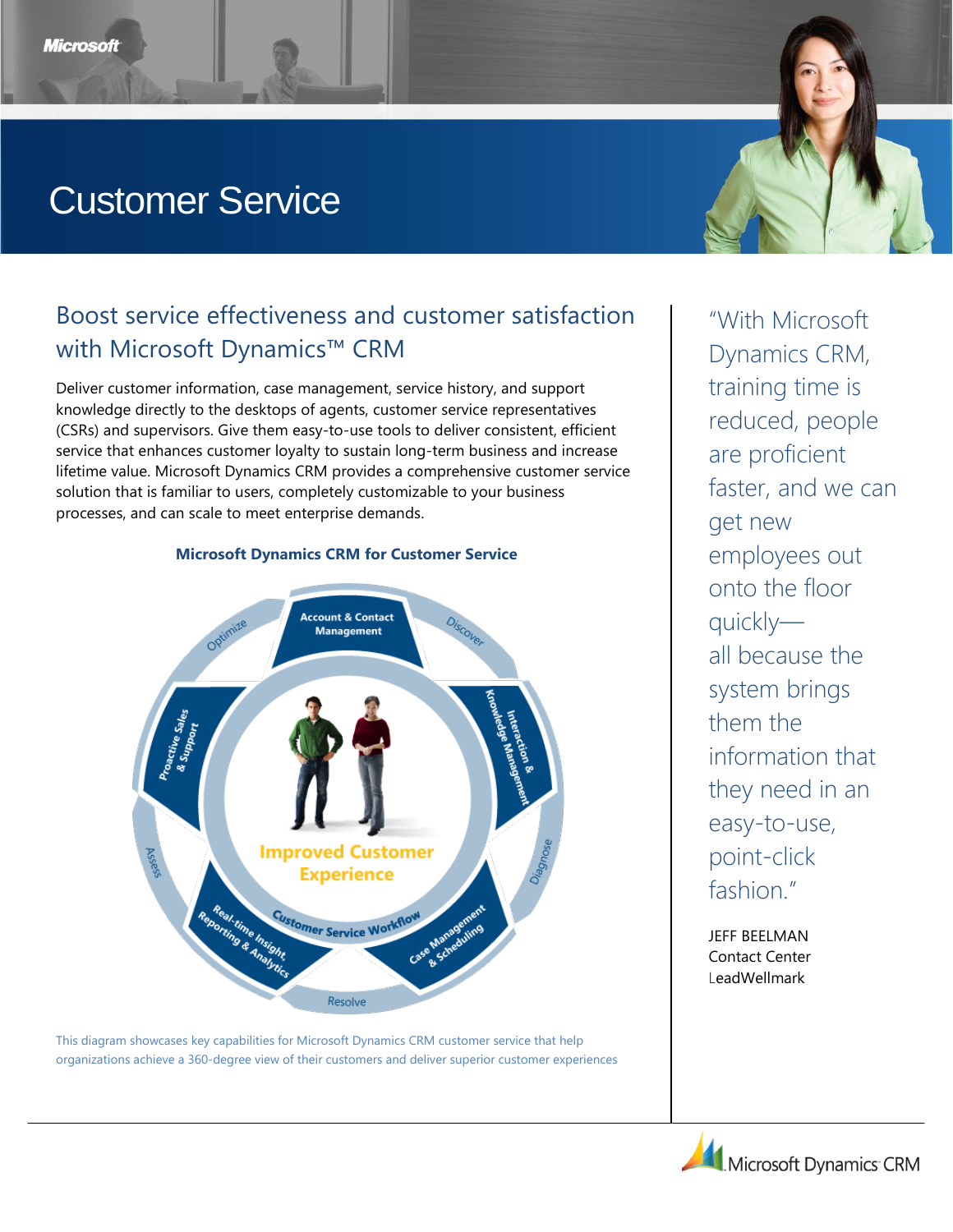―Microsoft Dynamics CRM is truly a new platform for Polaris, allowing support and sales teams to work together in ways that were not possible with the legacy applications."

> BEDE BRAEGELMANN Project Manager Polaris Industries

# BUILD CUSTOMER SATISFACTION AND LOYALTY

Build customer satisfaction and loyalty by delivering superior service across all interaction channels, including phone, e-mail, in-person communications, and selfservice Web portals.

# MANAGE WORK MORE EFFICIENTLY

Increase efficiency by enabling agents to be more productive, with access to complete customer information, cases, contracts, lists, reports, and knowledge through a single, scalable business application that is familiar and easy to use.

# AUTOMATE SERVICE PROCESSES

Create robust service processes that span the customer service organization, including case routing, escalation, and automatic e-mail response. Business automation lets you provide the highest level of service, maintaining consistency in the way customer service is delivered while keeping costs contained.

#### RESOLVE ISSUES QUICKLY AND WITH PRECISION

Speed accurate resolution of customer incidents by giving agents access to all needed information about customers, products, services, and cases through a single user interface.

# INTEGRATE WITH EXISTING TECHNOLOGIES

Confidently build and deploy world-class contact centers through integration with leading telephony switch, automated call distribution (ACD), and computer-telephone integration (CTI) products, as well as offer third party solutions.

| Microsoft Dynamics CRM                                        |                                                                                                                                     |                                                                     | <b>LitwareInc Administrator</b><br><b>CRMVPC</b>                     |
|---------------------------------------------------------------|-------------------------------------------------------------------------------------------------------------------------------------|---------------------------------------------------------------------|----------------------------------------------------------------------|
| New Activity + New Record + Go To + Tools +   A Advanced Find |                                                                                                                                     |                                                                     | C Help -                                                             |
| <b>Workplace</b>                                              | <b>Agent Desktop</b>                                                                                                                |                                                                     |                                                                      |
| My Work<br>交<br>Agent Desktop                                 | <b>Addresses</b><br><b>Details</b><br>Administration<br>General<br><b>Notes</b>                                                     |                                                                     |                                                                      |
| Activities<br>Calendar<br>Imports                             | First Name <sup>+</sup><br>A. Francesca<br>Last Name <sup>*</sup><br>Leonetti                                                       | <b>Business Phone</b><br><b>Home Phone</b>                          | 555-545-0100<br>555-545-1111                                         |
| Duplicate Detection<br><b>Oueues</b>                          | Job Title<br>Owner                                                                                                                  | Mobile Phone                                                        | 555-545-0101                                                         |
| d<br>Articles<br>Ξ<br>Reports                                 | <b>Parent Customer</b><br><b>Front Sporting Goods</b><br>Livery U.S. Dollar<br>Currency                                             | $\overline{\mathbf{p}}$<br>Fax<br>$\overline{\mathbf{p}}$<br>E-mail | someone@example.com                                                  |
| Announcements                                                 |                                                                                                                                     |                                                                     |                                                                      |
| <b>Customers</b><br>$\hat{\mathbf{x}}$<br>Accounts            | 音New   4 国图 字 · 8 X 全   More Actions ·                                                                                              |                                                                     |                                                                      |
| <b>S</b> Contacts                                             | ┍<br>Topic                                                                                                                          | <b>Potential Customer</b><br>Est. Close Date                        | ø<br>Est. Revenue<br>Probability                                     |
|                                                               | Will be ordering about 110 bikes of all types<br>e                                                                                  | <b>Front Sporting Goods</b><br>1/28/2008                            | 80<br>\$275,043.67                                                   |
|                                                               | 69 Lower level touring bikes - followup<br>Þ<br>25 Mountain bikes and at least 5 road bikes. Some interes Front Sporting Goods<br>И | <b>Front Sporting Goods</b><br>6/15/2008<br>5/26/2008               | 50<br>\$103,534.79<br>\$94,800.82                                    |
| Personalize Workplace                                         |                                                                                                                                     |                                                                     |                                                                      |
|                                                               | ∢<br>1 of 3 selected.                                                                                                               |                                                                     | ×<br>H 4 Page 1 ▶                                                    |
| Workplace                                                     | Incoming (4)<br><b>Outgoing</b>                                                                                                     |                                                                     | $\left(\textcolor{blue}{\vee}\right)$                                |
| 舉<br>Sales                                                    |                                                                                                                                     |                                                                     |                                                                      |
| B<br><b>Marketing</b>                                         | $\mathcal{L}$ $\times$<br>Name: A. Francesca Leonetti<br>$\overline{2}$<br>3<br>$\mathbf{1}$                                        | ⊽<br>Subject<br>Ô9<br>Follow Up                                     | ٥<br><b>Activity Type</b><br>Priority<br><b>Phone Call</b><br>Normal |
| <b>Service</b>                                                | ₩ 555-545-0100 (Work)<br>$\overline{5}$<br>$\overline{4}$<br>6<br>3 555-545-0101 (Mobile)                                           |                                                                     |                                                                      |
| 키<br><b>Settings</b>                                          | $\overline{7}$<br>8<br>9<br>ÿ.<br>555-545-0111 (Computer)<br>555-545-1111 (Home)                                                    | к                                                                   | ×                                                                    |
| <b>Resource Center</b>                                        | $\ast$<br>$\circ$<br>#                                                                                                              | 1 of 1 selected.                                                    | II 4 Page 1 ▶                                                        |

With Microsoft Dynamics CRM, agents can access and manage all aspects of customer service, including cases, contacts, and knowledge base through a unified, intuitive user interface.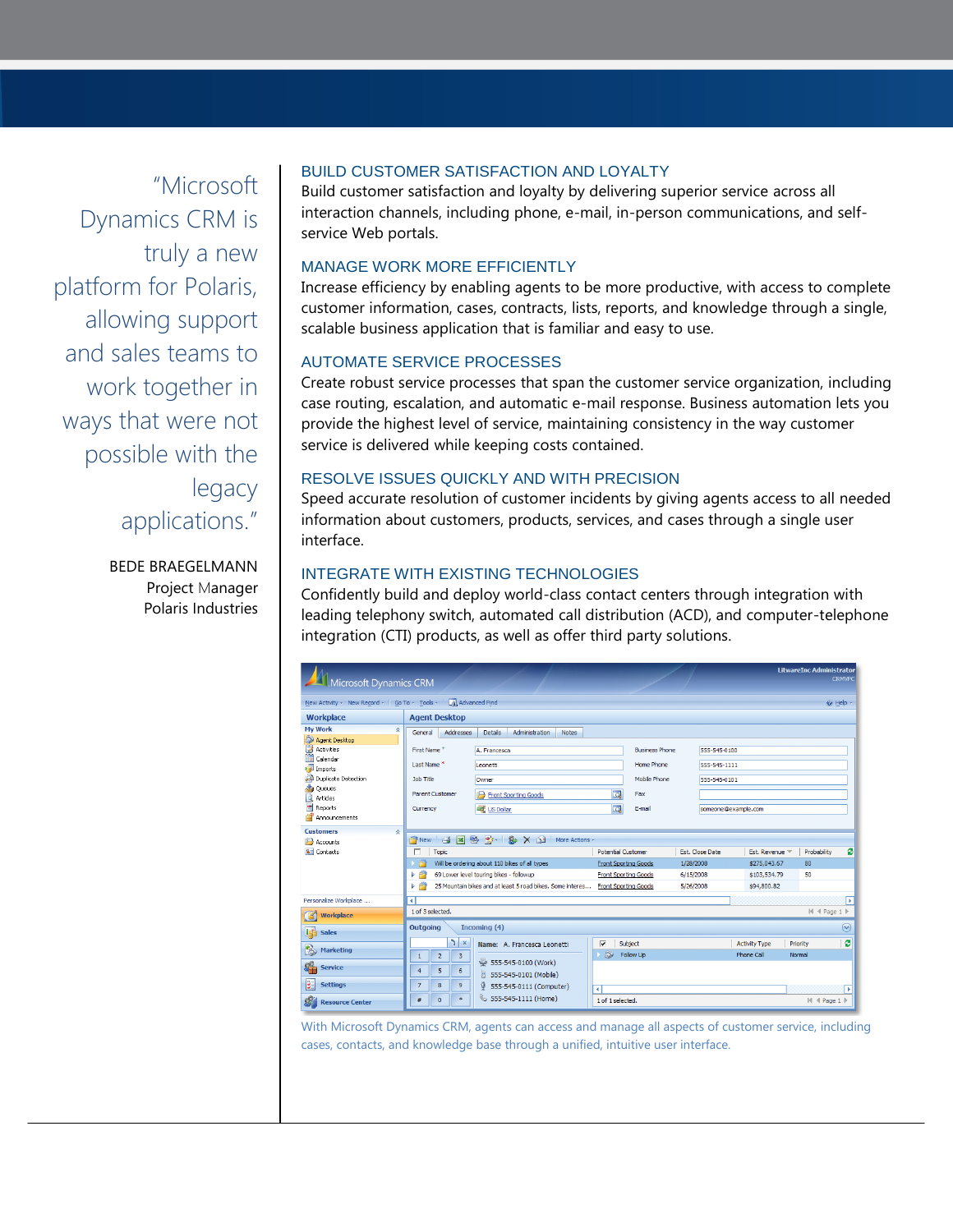# MANAGE EVERY ASPECT OF CUSTOMER SERVICE

**Manage cases:** Create, assign, and manage cases from initial contact through resolution across multiple channels. Use the same application for phone, e-mail, Web, in-person, and self-service for improved efficiency and faster service.

**Manage service levels:** Achieve more efficient oversight when you create and maintain service contracts within Microsoft Dynamics CRM. Manage service level agreements (SLAs), refine business processes, and bill customers accurately.

**Manage facilities and resources:** Manage service appointments and resources across service sites and locations. Provide greater visibility into service delivery through a single calendar view of service professionals, tools, resources, and facilities.

**Manage data:** Effortlessly add, change, and manage contact information with tools for bulk data input and robust duplicate detection. Preserve the integrity of your customer data so that you can maximize its value.

**Communicate in real time:** See the availability and status of co-workers using Microsoft Dynamics CRM and Microsoft<sup>®</sup> Office Communications Server 2007. Optimize service handling and resource utilization through instant communications.

# ENABLE PEOPLE TO HELP THEMSELVES

**Provide 24x7 customer self-service:** Increase convenience for your customers by empowering them to find answers, create cases, schedule services, and manage their personal profile through the Web 24 hours a day, 7 days a week.

**Increase customer loyalty:** Enable people to access information and services in the way that they want, increasing their satisfaction and building loyalty over time.

**Control costs:** Implement a self-service solution that is quick to deploy, easy to manage, and seamlessly integrated with Microsoft Dynamics CRM so that you can reduce the management burden and keep costs under control.

| Home<br><b>Items</b><br>People<br><b>Modify Customer Profile</b>                                                                                                                                            | <b>Customer Service</b><br><b>News</b><br><b>About</b> Contact                                                                                                                                                                                                                                                                                                                                                                                                                      | Events                                                                                                                                                                                                                                                                                                                                                                                                                                                                                                                                                                                                                                                                                                                                                                                                                                                                                                                                                                 |
|-------------------------------------------------------------------------------------------------------------------------------------------------------------------------------------------------------------|-------------------------------------------------------------------------------------------------------------------------------------------------------------------------------------------------------------------------------------------------------------------------------------------------------------------------------------------------------------------------------------------------------------------------------------------------------------------------------------|------------------------------------------------------------------------------------------------------------------------------------------------------------------------------------------------------------------------------------------------------------------------------------------------------------------------------------------------------------------------------------------------------------------------------------------------------------------------------------------------------------------------------------------------------------------------------------------------------------------------------------------------------------------------------------------------------------------------------------------------------------------------------------------------------------------------------------------------------------------------------------------------------------------------------------------------------------------------|
| * Customer Home Page<br><sup>o</sup> My Profile<br><sup>o</sup> Create a New Case<br>* My Service Cases<br><sup>.</sup> Search Knowledge Base<br><sup>9</sup> Schedule a Service<br>* My Scheduled Services | <b>My Profile</b><br>Please modify any information that is not correct and<br>click the Save button<br>Contact<br><b>First Name</b><br>Reuben<br><b>Last Name</b><br><b>Krippner</b><br>Street 1<br>127 Liverpool Road<br>Street <sub>2</sub><br><b>Anfield Road</b><br>Street <sub>3</sub><br>City<br>Liverpool<br>State/Province<br>ZIP/Postal Code L4 OTH<br>Country/Region<br>пĸ<br><b>Business Phone</b><br>425-345-6789<br>F-mail<br>areenteam@contoso.com<br>Change Password | View & edit Profile<br>Ma quande lingues<br>coalesce, li grammatica del<br>resultant lingue es plu<br>simplic e regulari quam ti<br>del coalescent lingues. Li<br>nov lingua franca va esser<br>plu simplic e regulari quam<br>li existent Europan lingues.<br>It va esser tam simplic<br>quam Occidental: in fact, it<br>va esser Occidental, A un<br>Angleso it va semblar un<br>simplificat Angles, quam un<br>skeptic Cambridge amico dit<br>me que Occidental es.<br>Li Europan lingues es<br>membres del sam familie.<br>Lor separat existentie es un<br>myth. Por scientie, musica,<br>sport etc., li tot Europa usa<br>li sam vocabularium. Li<br>lingues differe solmen in li<br>Save<br>grammatica, li pronunciation<br>e li plu commun vocabules.<br>Omnicos directe al<br>desirabilit de un nov lingua<br>franca: on refusa continuar<br>payar custosi traductores. It<br>solmen va esser necessi far<br>uniform grammatica,<br>pronunciation e plu sommun |
| Microsoft<br>Dynamics CRM 41<br>Microso<br>Copyright @ 2006 Fabrikam, Inc. Terms of Use                                                                                                                     |                                                                                                                                                                                                                                                                                                                                                                                                                                                                                     | paroles.                                                                                                                                                                                                                                                                                                                                                                                                                                                                                                                                                                                                                                                                                                                                                                                                                                                                                                                                                               |

Enable customers to help themselves through a self-service Web portal that is as easy for them to use as it is for you to provision and manage with the eService CRM Accelerator.

*Download the eService CRM Accelerator and other accelerators from: http://www.codeplex.com/crmaccelerators*

―We've been able to provide our customers with same-day responses, reducing wait times that used to range up to three days."

ROSALEE ALLAN Sr. VP and Chief Operations Officer PAML